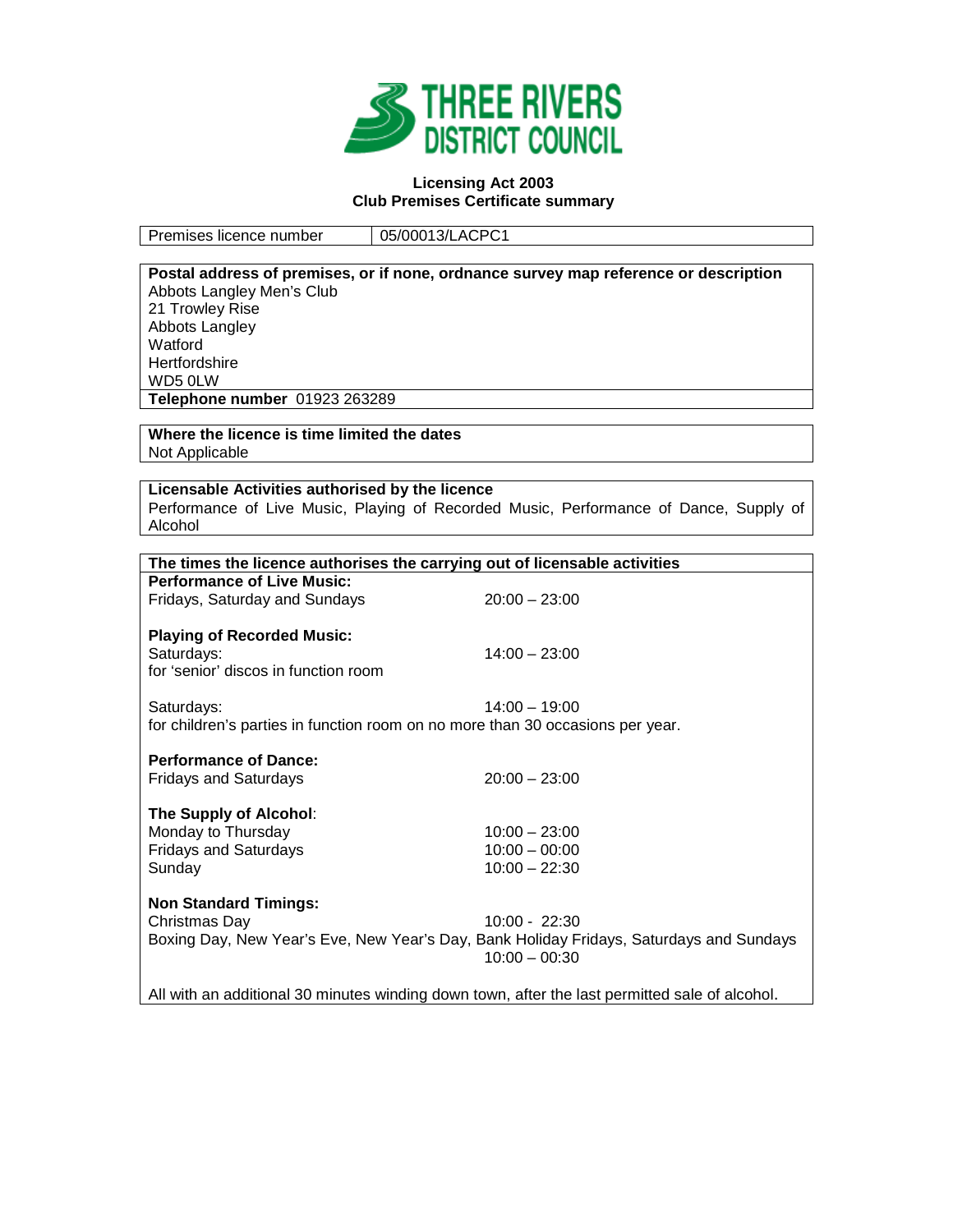## **The opening hours of the premises**

| Monday    | $10:00 - 23:00$ |
|-----------|-----------------|
| Tuesday   | $10:00 - 23:00$ |
| Wednesday | $10:00 - 23:00$ |
| Thursday  | $10:00 - 23:00$ |
| Friday    | $10:00 - 00:00$ |
| Saturday  | $10:00 - 00:00$ |
| Sunday    | $10:00 - 22:30$ |
|           |                 |

For Non Standard Times: The premises will be allowed to remain open for an extra 30 minutes after the last permitted sale of alcohol.

## **Where the licence authorises supplies of alcohol whether these are on and/or off supplies**

Alcohol is supplied for consumption both on and off the premises

## **Name, (registered) address of holder of premises licence** Abbots Langley Men's Club 21 Trowley Rise Abbots Langley Watford **Hertfordshire** WD5 0LW Telephone Number: 01923 477777

### **Registered number of holder, for example company number, charity number (where applicable)** Company Number: N/A

# **Name of designated premises supervisor where the premises licence authorises the supply of alcohol**

N/A

## **State whether access to the premises by children is restricted or prohibited** Not Restricted.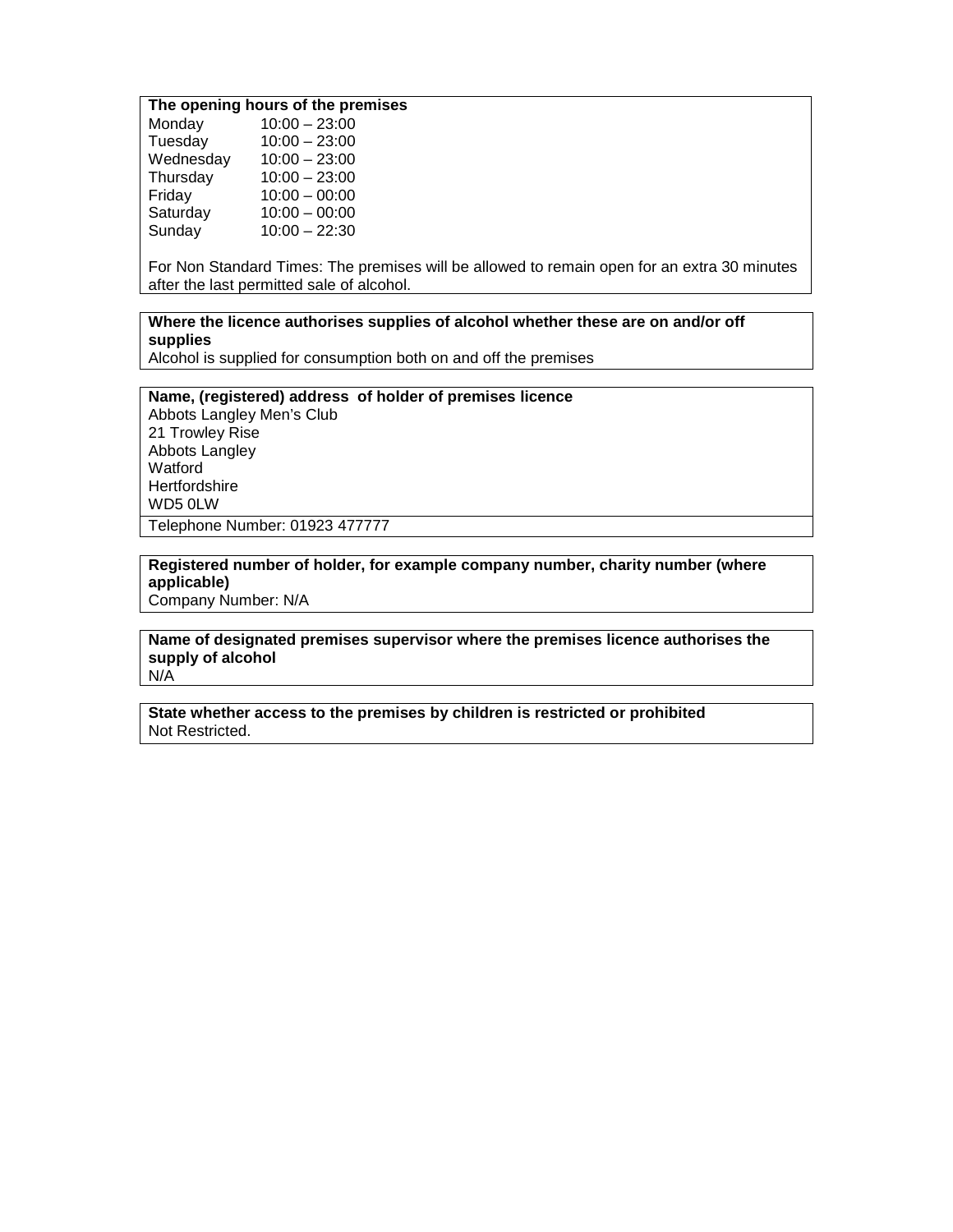

#### **Licensing Act 2003 Club Premises Certificate**

**Premises licence number** 05/00013/LACPC1

| Postal address of premises, or if none, ordnance survey map reference or description |              |                                                                                       |  |
|--------------------------------------------------------------------------------------|--------------|---------------------------------------------------------------------------------------|--|
| Abbots Langley Men's Club                                                            |              |                                                                                       |  |
| 21 Trowley Rise                                                                      |              |                                                                                       |  |
| Abbots Langley                                                                       |              |                                                                                       |  |
| Watford                                                                              |              |                                                                                       |  |
| Hertfordshire                                                                        |              |                                                                                       |  |
| WD5 0LW                                                                              |              |                                                                                       |  |
| <b>Telephone number</b>                                                              | 01923 720348 |                                                                                       |  |
|                                                                                      |              |                                                                                       |  |
| Where the licence is time limited the dates                                          |              |                                                                                       |  |
| Not Applicable                                                                       |              |                                                                                       |  |
|                                                                                      |              |                                                                                       |  |
| Licensable activities authorised by the licence                                      |              |                                                                                       |  |
|                                                                                      |              | Performance of Live Music, Playing of Recorded Music, Performance of Dance, Supply of |  |
| Alcohol                                                                              |              |                                                                                       |  |
| Performance of Live Music & Performance of Dance                                     |              |                                                                                       |  |
| Fridays, Saturday and Sundays                                                        |              | $20:00 - 23:00$                                                                       |  |
|                                                                                      |              |                                                                                       |  |
| <b>Playing of Recorded Music:</b>                                                    |              |                                                                                       |  |
| Saturdays:                                                                           |              | $14:00 - 23:00$                                                                       |  |
| for 'senior' discos in function room                                                 |              |                                                                                       |  |
|                                                                                      |              |                                                                                       |  |
| Saturdays:                                                                           |              | $14:00 - 19:00$                                                                       |  |
|                                                                                      |              | for children's parties in function room on no more than 30 occasions per year.        |  |
|                                                                                      |              |                                                                                       |  |
| The Supply of Alcohol:                                                               |              |                                                                                       |  |
| Monday to Thursday                                                                   |              | $10:00 - 23:00$                                                                       |  |
| <b>Fridays and Saturdays</b>                                                         |              | $10:00 - 00:00$                                                                       |  |
| Sunday                                                                               |              | $10:00 - 22:30$                                                                       |  |
|                                                                                      |              |                                                                                       |  |
| <b>Non Standard Timings:</b>                                                         |              |                                                                                       |  |
| Christmas Day                                                                        |              | $10:00 - 22:30$                                                                       |  |

Boxing Day, New Year's Eve, New Year's Day, 10:00 – 00:30 Bank Holiday Fridays, Saturdays and Sundays

All with an additional 30 minutes winding down town, after the last permitted sale of alcohol.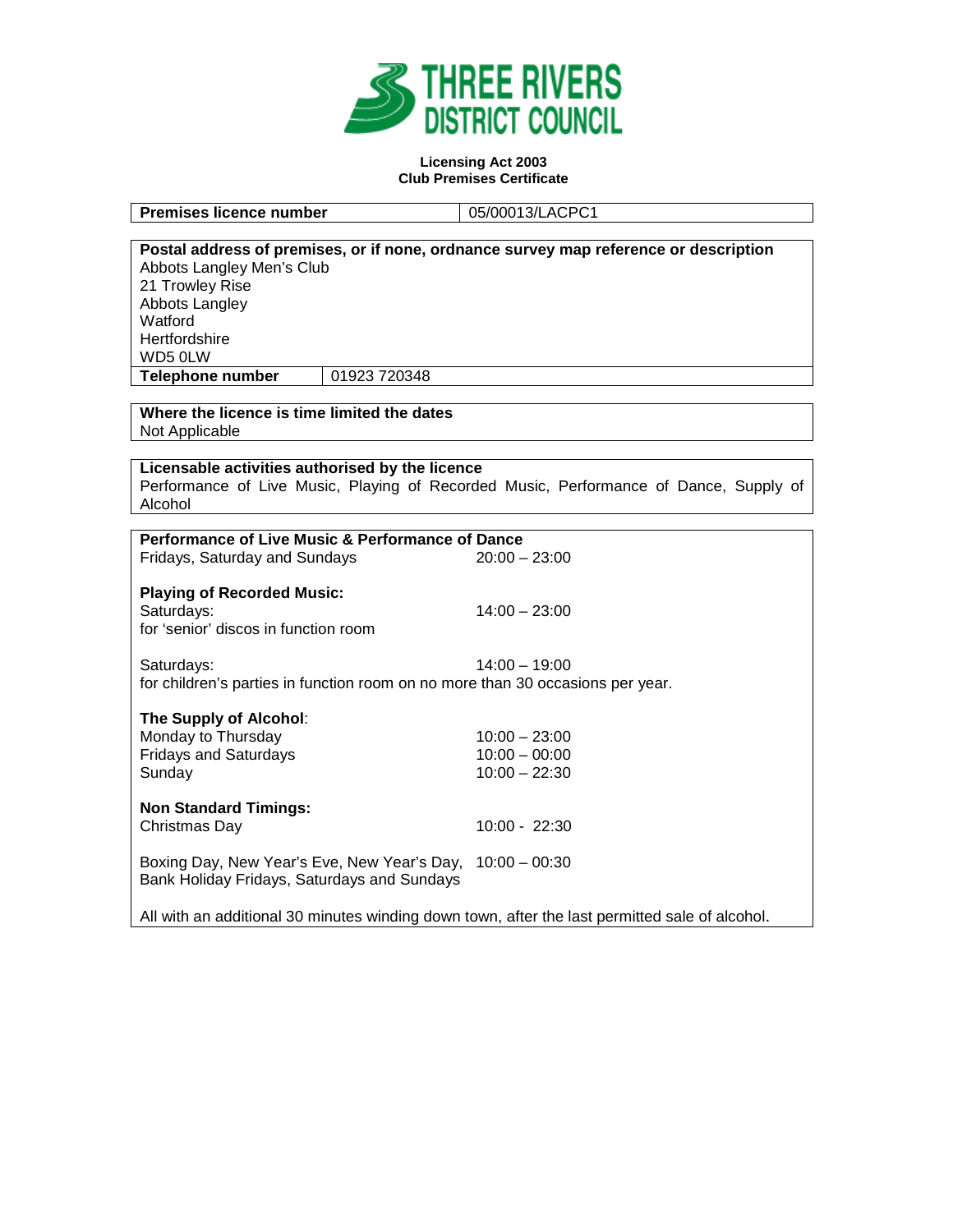# **The opening hours of the premises**

| Monday    | $10:00 - 23:00$ |
|-----------|-----------------|
| Tuesday   | $10:00 - 23:00$ |
| Wednesday | $10:00 - 23:00$ |
| Thursday  | $10:00 - 23:00$ |
| Friday    | $10:00 - 00:00$ |
| Saturday  | $10:00 - 00:00$ |
| Sunday    | $10:00 - 22:30$ |
|           |                 |

For Non Standard Times: The premises will be allowed to remain open for an extra 30 minutes after the last permitted sale of alcohol.

**Where the licence authorises supplies of alcohol whether these are on and/or off supplies**

Alcohol is supplied for consumption both on and off the premises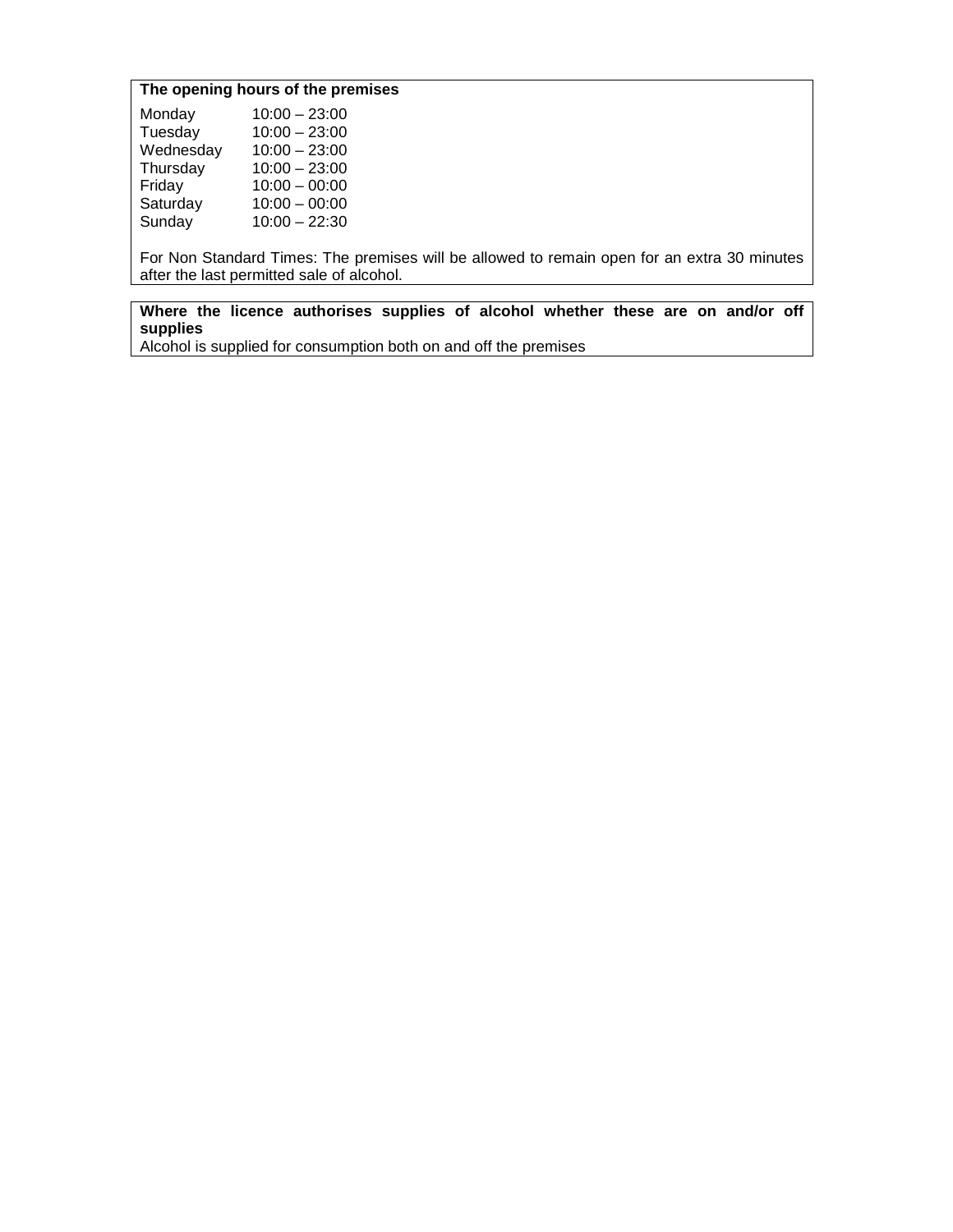## **Part 2**

**Name, (registered) address, telephone number and e-mail (where relevant) of holder of premises licence**: Abbots Langley Men's Club 21 Trowley Rise Abbots Langley Watford **Hertfordshire** WD5 0LW Telephone Number: 01923 263289

**Registered number of holder, for example company number, charity number (where applicable)** Company Number: N/A

**Name, address and telephone number of designated premises supervisor where the premises licence authorises the supply of alcohol**: N/A

**Personal licence number and issuing authority of personal licence held by designated premises supervisor where the premises licence authorises the supply of alcohol** N/A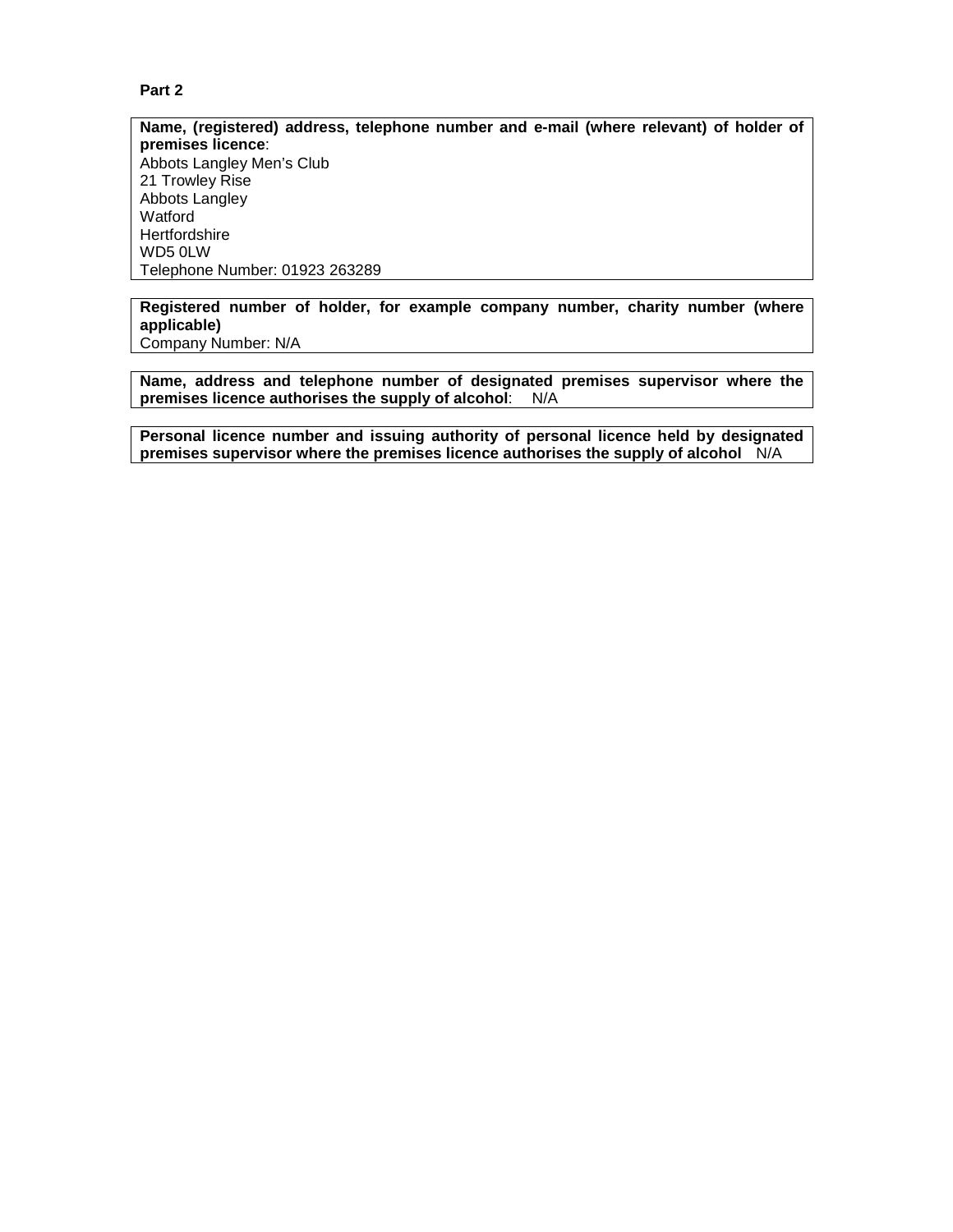## **Annex 1 - Mandatory conditions**

The licence is granted subject to the Mandatory conditions for sale of alcohol as set out in the Licensing Act 2003 as amended by the Licensing Act 2003 (Mandatory Licensing Conditions) Order 2010 and Order 2014.

1. No supply of alcohol may be made under the Premises Licence -

(a) At a time when there is no Designated Premises Supervisor in respect of the Premises Licence; or

(b) At a time when the Designated Premises Supervisor does not hold a Personal Licence or his Personal Licence is suspended.

2. Every supply of alcohol under the Premises Licence must be made, or authorised by a person who holds a Personal Licence.

3. (1) The responsible person must ensure that staff on relevant premises do not carry out, arrange or participate in any irresponsible promotions in relation to the premises.

(2) In this paragraph, an irresponsible promotion means any one or more of the following activities, or substantially similar activities, carried on for the purpose of encouraging the sale or supply of alcohol for consumption on the premises.

a)games or other activities which require or encourage, or are designed to require or encourage, individuals to -

(i) drink a quantity of alcohol within a time limit (other than to drink alcohol sold or supplied on the premises before the cessation of the period in which the responsible person is authorised to sell or supply alcohol), or

(ii)drink as much alcohol as possible (whether within a time limit or otherwise);

b)provision of unlimited or unspecified quantities of alcohol free or for a fixed or discounted fee to the public or to a group defined by a particular characteristic in a manner which carries a significant risk of undermining a licensing objective;

c) provision of free or discounted alcohol or any other thing as a prize to encourage or reward the purchase and consumption of alcohol over a period of 24 hours or less in a manner which carries a significant risk of undermining a licensing objective;

d) selling or supplying alcohol in association with promotional posters or flyers on, or in the vicinity of, the premises which can reasonably be considered to condone, encourage or glamorise antisocial behaviour or to refer to the effects of drunkenness in any favourable manner.

e) dispensing alcohol directly by one person into the mouth of another (other than where that other person is unable to drink without assistance by reason of disability).

4. The responsible person must ensure that free potable water is provided on request to customers where it is reasonably available.

5. (1) The premises licence holder or club premises certificate holder must ensure that an age verification policy is adopted in respect of the premises in relation to the sale or supply of alcohol.

(2) The designated premises supervisor in relation to the premises licences must ensure that the supply of alcohol at the premises is carried on in accordance with the age verification policy.

(3) The policy must require individuals who appear to the responsible person to be under 18 years of age (or such older age as may be specified in the policy) to produce on request, before being served alcohol, identification bearing their photograph, date of birth and either:-

(a) a holographic mark or

(b) an ultraviolet feature.

6. The responsible person shall ensure that -

(a) where any of the following alcoholic drinks is sold or supplied for consumption on the premises (other than alcoholic drinks sold or supplied having been made up in advance ready for sale or supply in a securely closed container) it is available to customers in the following measures -

(i) beer or cider: ½ pint;

(ii) gin, rum, vodka or whisky: 25 ml or 35 ml; and

(iii) still wine in a glass: 125 ml; and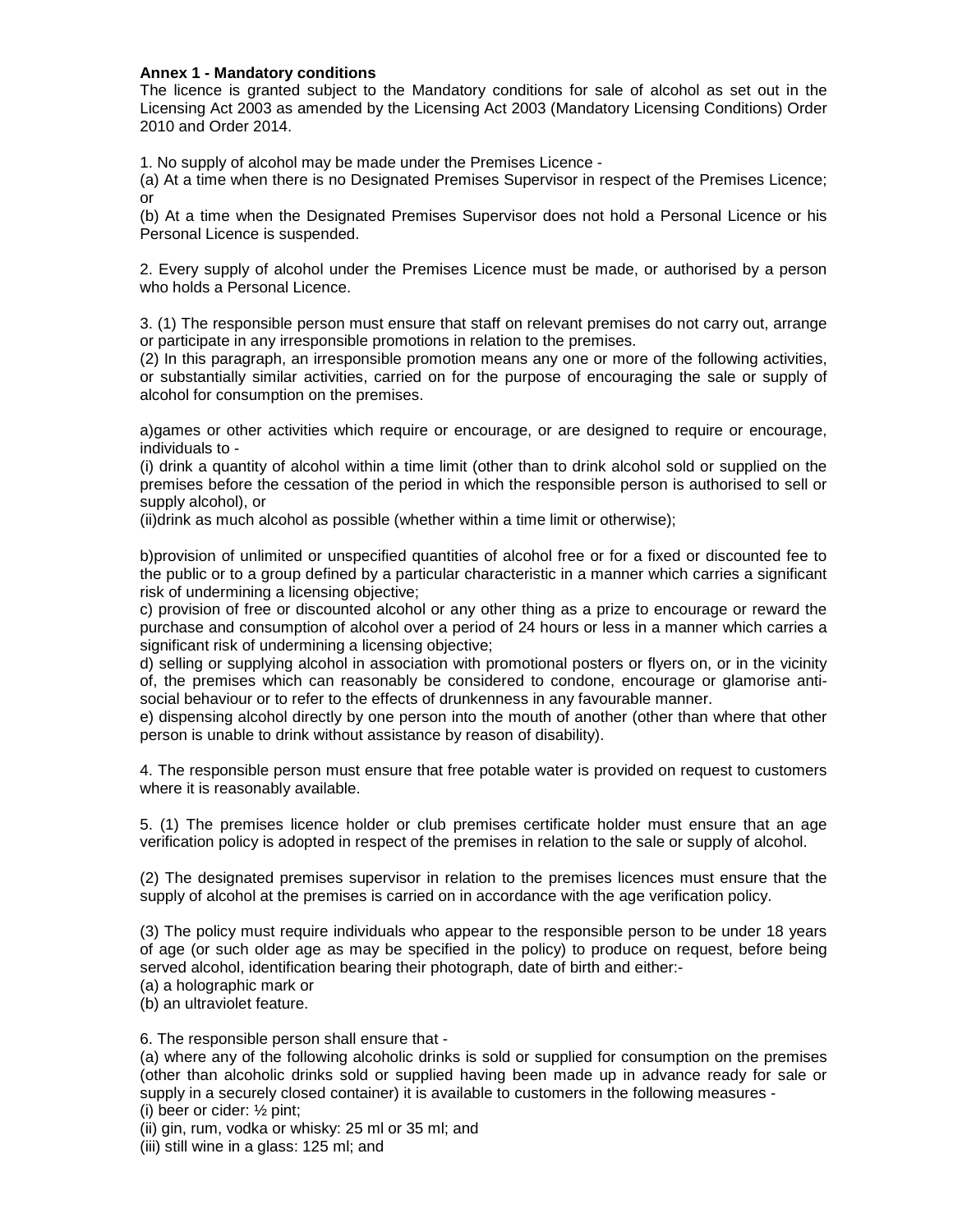(b) these measures are displayed in a menu, price list or other printed material which is available to customers on the premises; and

(c) where a customer does not in relation to a sale of alcohol specify the quantity of alcohol to be sold, the customer is made aware that these measures are available.

### **Annex 2 - Conditions consistent with the Operating Schedule:**

1. Strong management controls and effective training of all staff so that they are aware of the premises licence and the requirements to meet the four licensing objectives with particular attention to:

a. no selling alcohol to underage people

- b. no drunk and disorderly behaviour on the premises.
- c. vigilance in preventing the use and sale of illegal drugs at the retail area.
- d. no violent and anti-social behaviour
- e. no harm to children .

2. Training record to be kept on the premises and updated regularly.

3 .Staff to be trained in 'Challenge 25' to prevent the sale of alcohol to underage drinkers. All customers, that to the trained staff member looks over 18 years of age but under 25 years of age shall be required to carry and produce ID (a card bearing the PASS hologram)

- a. a photographic driving licence
- b. passport.

All details shall be entered into the training log book when ID has been requested.

4. CCTV system shall be installed with recording option available to monitor entrances, exits and other parts of the premises.

5. A clear legible notice shall be displayed outside the premises indicating the normal; hours under the terms of the premises licence during which licensable activities are permitted.

6. Clear and conspicuous notices warning of potential criminal activity, such as theft that may target customers, shall be displayed.

7. Not selling of alcohol to drunk or intoxicated customers.

8. Custom shall not be sought by personal solicitation outside or i the vicinity of the premises.

9. Staff shall be trained well in asking customers to use the premises in an orderly and respectful manner and prevent drinking alcohol from any retail unit than the club premises.

10. Doorperson(s) are to be hired on function nights.

11. Internal and external lighting fixed to promote the public safety objective.

12. Staff to adhere to environmental health requirements.

13. An inspections log book to be kept at the premises to record all inspections required by statute and made available to an authorised officer when required.

14. All areas of the premises and all fittings and apparatus therein, doors fastenings, and notices, lighting heating, electrical, air conditioning, sanitary accommodation and other installations, shall be maintained, kept in good order and in a safe condition at all times.

15. Prominent, clear and legible notices shall be displayed at the exit requesting the public to respect the needs of the nearby residents and to leave the premises and the area quietly.

16. Deliveries of goods necessary for the operation of the business will be carried out at such a time or in such a manner as to prevent nuisance and disturbance to nearby residents.

17. The licensee shall ensure that staff who arrive early morning or depart late at night (ex. For unpacking, pricing newly delivers goods) when the business has ceased trading conduct